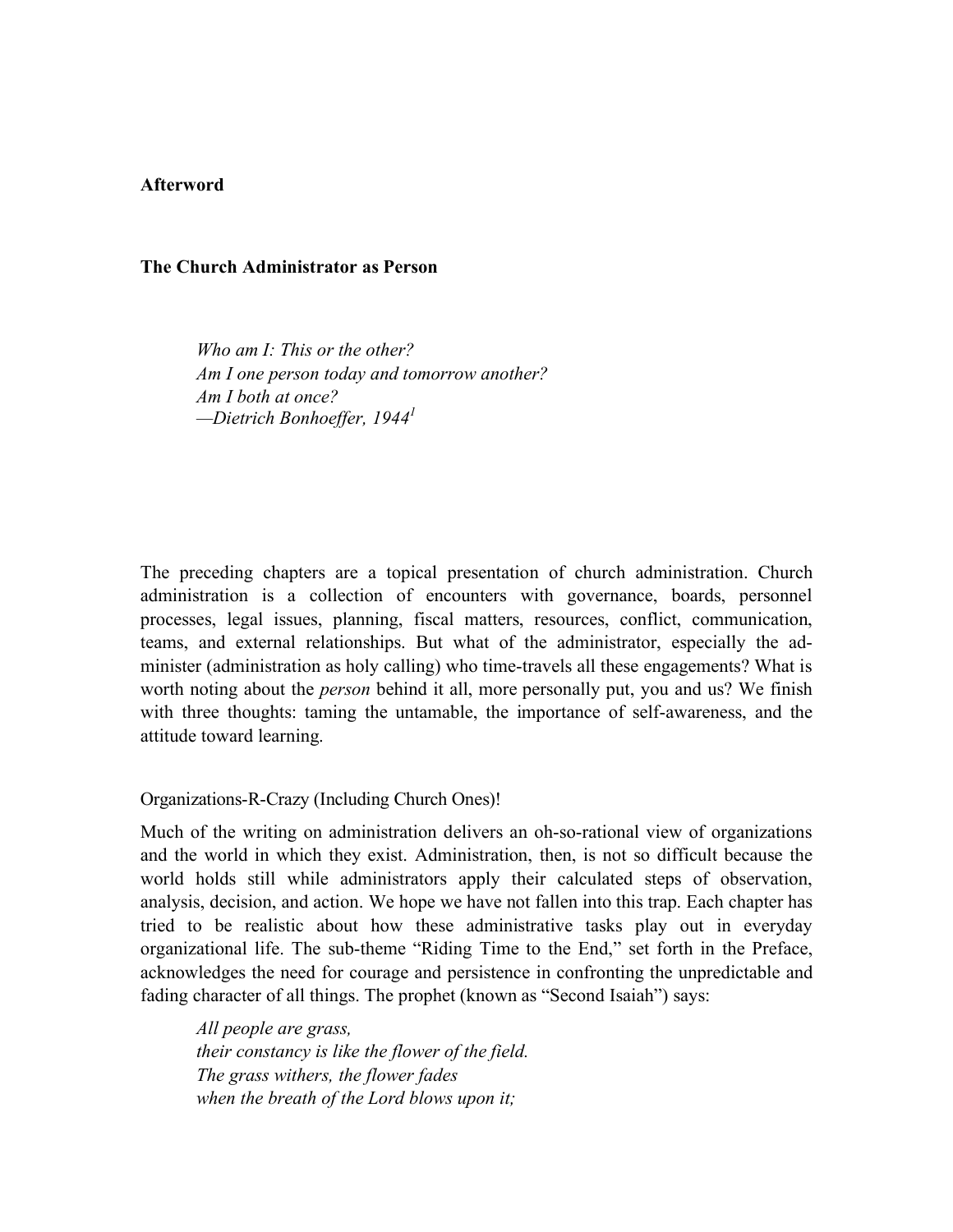*surely, the people are grass.*  $-$ Isa 40:6b-7

Administration is not rationalizing the irrational, ordering disorder, or taming the untamable. It is *effort* (with expected outcomes) undertaken with others in the face of irrationality, disorder, and the unruly nature of things.

Equipped with a degree of understanding and corresponding skills, it is possible to do administration and do it well, with full knowledge that it won't be neat and without pain. Planning serves as a good example. Preparation for planning (see chapter 4) includes confronting the aftermath of previous planning episodes that may carry the seeds of disappointment, skepticism, and even anger, to sufficiently cleanse the past, enabling new and effective planning to proceed.

When someone says, "I am not an administrator," even though she or he is doing administration, they may mean, "I have been disappointed with my efforts to do administration," or, "I am disillusioned with human nature's propensity for self-centered behavior that works against teamwork or pursuing common goals," or, "I was taken in by a belief in the inevitable triumph of rationality." Notice that the entire field of administration was seduced by the false promises of pure rationality (see chapter 1). This led finally to a discovery of the social side of human nature as expressed in groups and collectives, and the necessity of thinking of institutions, their governance and administration in systems terms and images to comprehend their dynamic and complex character.

Church administrators should know better than to fall for the rational trap, given such theological assertions as, "For there is no distinction, since all have sinned and fall short of the glory of God" (Rom 3:22b-23); "If we say that we have not sinned, we make him [God] a liar, and his word is not in us" (1 John 1:10); we are both saint and sinner at the same time (Martin Luther); and "Christ died for our sins" (1 Cor 15:3).

Those who work within church systems can attest to the intensification of conflict and the accompanying emotions around important and unimportant issues. Holy matters are at stake! The potential for great good and egregious evil is multiplied. The quote with which this Afterword begins is from the prison writings of Dietrich Bonhoeffer. The poem that contains these words is an honest self-reflection on the degrees to which the Nazi struggle in the nation and *in the church* was taking its toll on him. Bonhoeffer's identity as person and child of God was under siege, as the concluding lines make clear:

*Who am I? They mock me, these lonely questions of mine. Whoever I am, thou knowest, O God, I am thine*. 2

In a similar fashion (though perhaps not as dramatic), the church administrator needs ways to guard against the effects of irrationality, selfishness, and even deliberate assaults on the *personhood* of the administrator. To be involved in the unfolding of the Christian story is to take on the history and future of that story with all its struggles against the forces that oppose it and would like to defeat it. That struggle shows up inside as well as outside the church, even *inside* the administrator if we are to believe the above theological claims.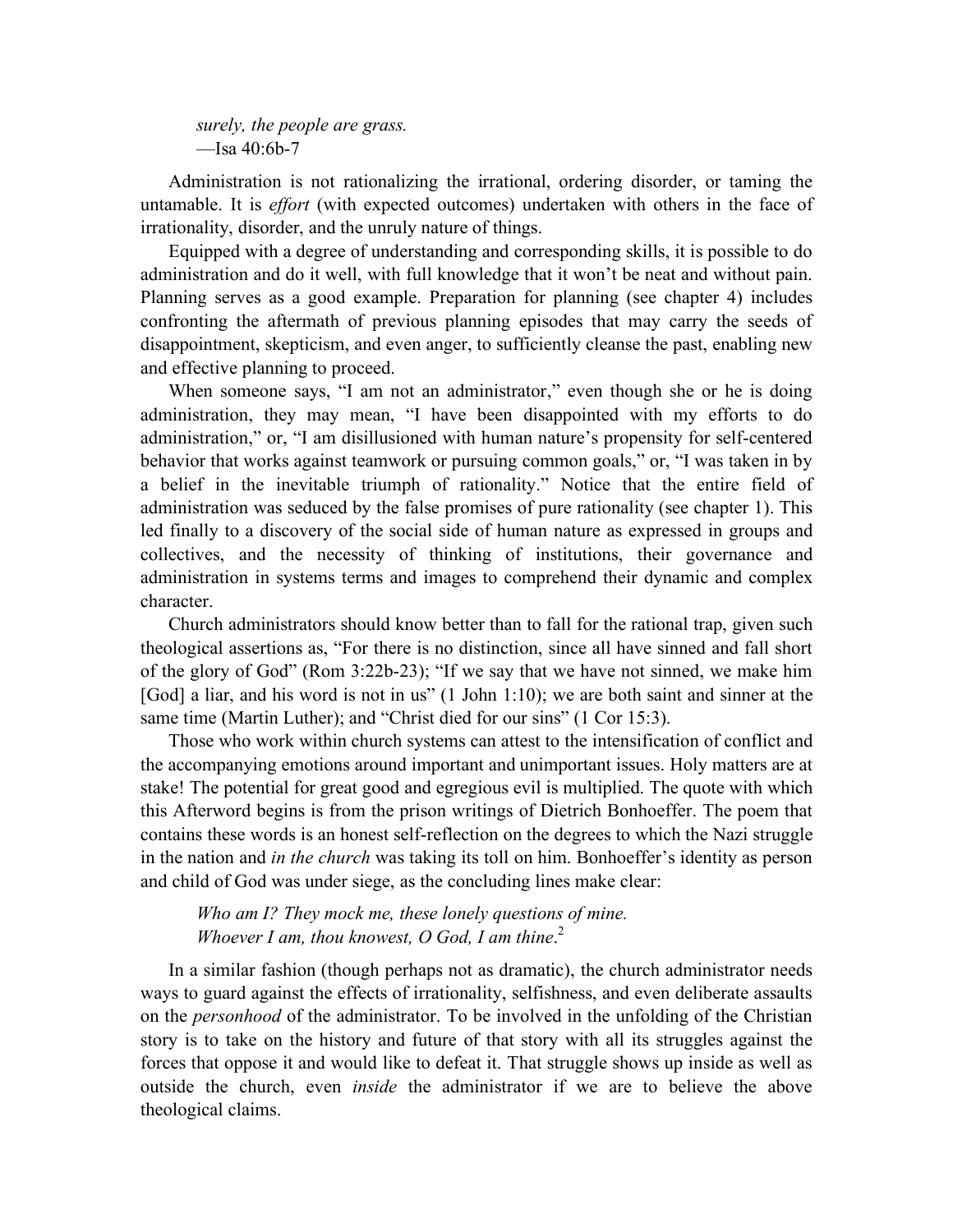It is imperative, therefore, to access ways and means to fight against the corroding acids of cynicism and denial that, if untreated, lead to disillusionment, withdrawal, and abandonment. Taming the untamable? Hardly, but being armed with concepts and tools for the doing of church administration at least makes it possible to assist the church and its organizations in fulfilling their mission and being faithful to their calling.

## The Importance of Self-Awareness

Albert Speer was a great builder and industrialist. There was just one problem. His talents were offered to and used by Adolf Hitler in the diabolic attempt to inaugurate a "Thousand Year Reign" of National Socialism in Germany.

Speer's misdirected use of his talents serves as a parable for the church administrator. There seem to be two very powerful forces at work in human beings: the desire to be effective, that is, to have an effect on the world around us, and the almost endless capacity to fool ourselves about what we are really good at doing.

Let's call the first force the *competence motive* (from psychology) and the second, the *capacity for self-deception*. How effective you or we are as administrators will have much to do with how we activate the first and avoid the second.

Psychiatrist Rollo May has studied the competence motive and believes it to be more powerful than even the famous search for identity:

The old myths and symbols by which we oriented ourselves are gone, anxiety is rampant; we cling to each other and try to persuade ourselves that what we feel is love; we do not will because we are afraid that if we choose one thing or one person we will love the other, and we are too insecure to take the chance. . . . The individual is forced to turn inward, he [sic] becomes obsessed with the new form of the problem of identity, namely, Even-if-I-know-who-I-am, I-have-no-significance. I am unable to influence others. The next step is apathy. And the step following that is violence. For no human being can stand the perpetually numbing experience of his own powerlessness.<sup>3</sup>

One reason why administrative ability is important is that it is one way (not the only or even the most important way) of having an effect, making a dent on the world around us, especially in and through institutions where we spend much of our time. From this perspective, understanding and acting on what we are good at is not just a private search for identity or fulfillment; it is an activation of a basic human need and, if directed toward the betterment of society (unlike Speer), helps to make human collective efforts, like institutions and their administration, more effective and doable.

But a funny (or not so funny) thing happens on the way to competence: selfdeception. There is not space in this book to explore the many ways human beings deceive themselves; let it suffice to claim that it happens, especially among those who lead others. This claim is supported by the presence of "self-awareness" or "strong selfconcept" on almost every list of leader traits or competencies. A Google search on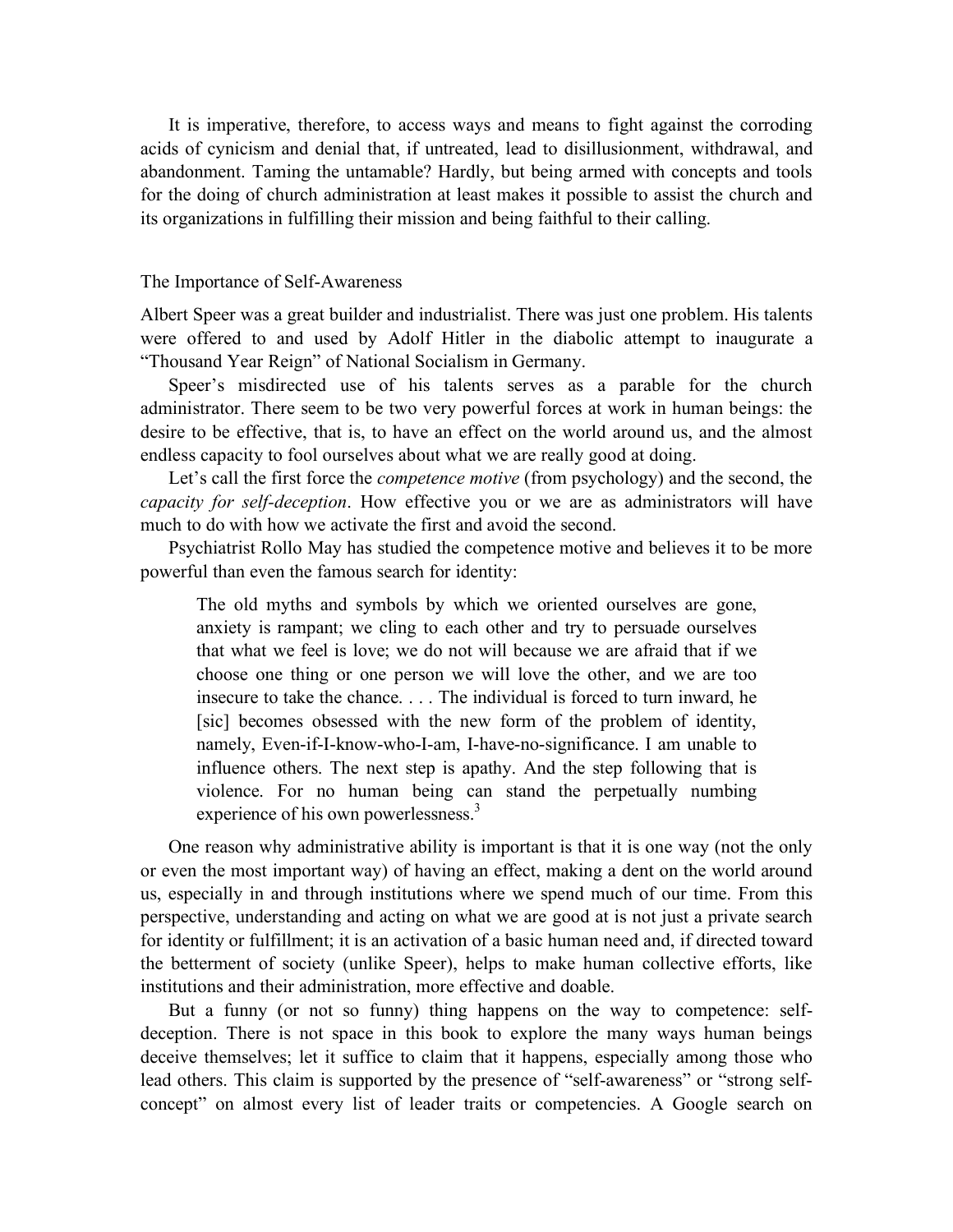"leadership" uncovers an extensive study on leadership conducted by a major university in partnership with a well-known public-opinion survey group that identifies nine major areas of interest, including "self-awareness and reflection."

How does one become self-aware? There are many ways: through reflection on major life experiences, listening to others (who will tell you the truth), counseling, and coaching. Three ways of gaining greater self-awareness are feedback analysis, autobiography, and the IRS model (Identity, Roles, and Skills).

1. *Feedb*ack Analysis. The grandfather of modern management, Peter Drucker, observes, "The only way to discover your strengths is through feedback analysis."<sup>4</sup> Acknowledging the difficulty of finding persons who know you well enough and will be honest, Drucker suggests an alternate activity he has followed for more than thirty years. After each major life or work decision, write down what you hope to accomplish. After nine to twelve months, reflect on (and write down) what actually happened. Analyze the gap between intention and outcome. What were the forces at work? What did you do or not do to determine the actual outcome? What did you learn about yourself?

2. Autobiograph*y*. A second example comes from two theologians who did a study of Albert Speer's life through his autobiography, *Inside the Third Reich*. Their conclusion is that Speer fails the test of overcoming self-deception. Speer explains himself to himself in ways that strengthen self-illusion and avoid the tough requirements of the real story of the Third Reich. The two theological researchers make the following case for the art of autobiography as an antidote for self-deception:

The art of autobiography offers the best illustration of how to recheck and test the adequacy of the central story and image we have of our lives. The constraints and requirements of autobiography parallel those of a life well lived. Like the moral person, the autobiographer cannot simply recount the events of his or her life. He or she must write from the dominant perspective and image of his or her present time. If his effort is successful, these images and metaphors will provide the skills to articulate the limits of past images and show how they have led to the autobiographer's current perspective. Autobiography is the literary form that mirrors the moral necessity to free ourselves from the hold of our illusions by exercising the skills which more demanding stories provide. Autobiography is the literary act that rehearses our liberation from illusory goals by showing how to bring specific skills of understanding to bear on our desires and aversions, so that an intelligible pattern emerges. An autobiographer, like a moral person, needs to find a story that gives a life coherence without distorting the quality of his or her actual engagements with others and the world $^5$ 

For our purpose here, note that autobiography has five features. It:

• is written ("a literary form")

•

is more than description ("cannot simply recount the events of his or her life")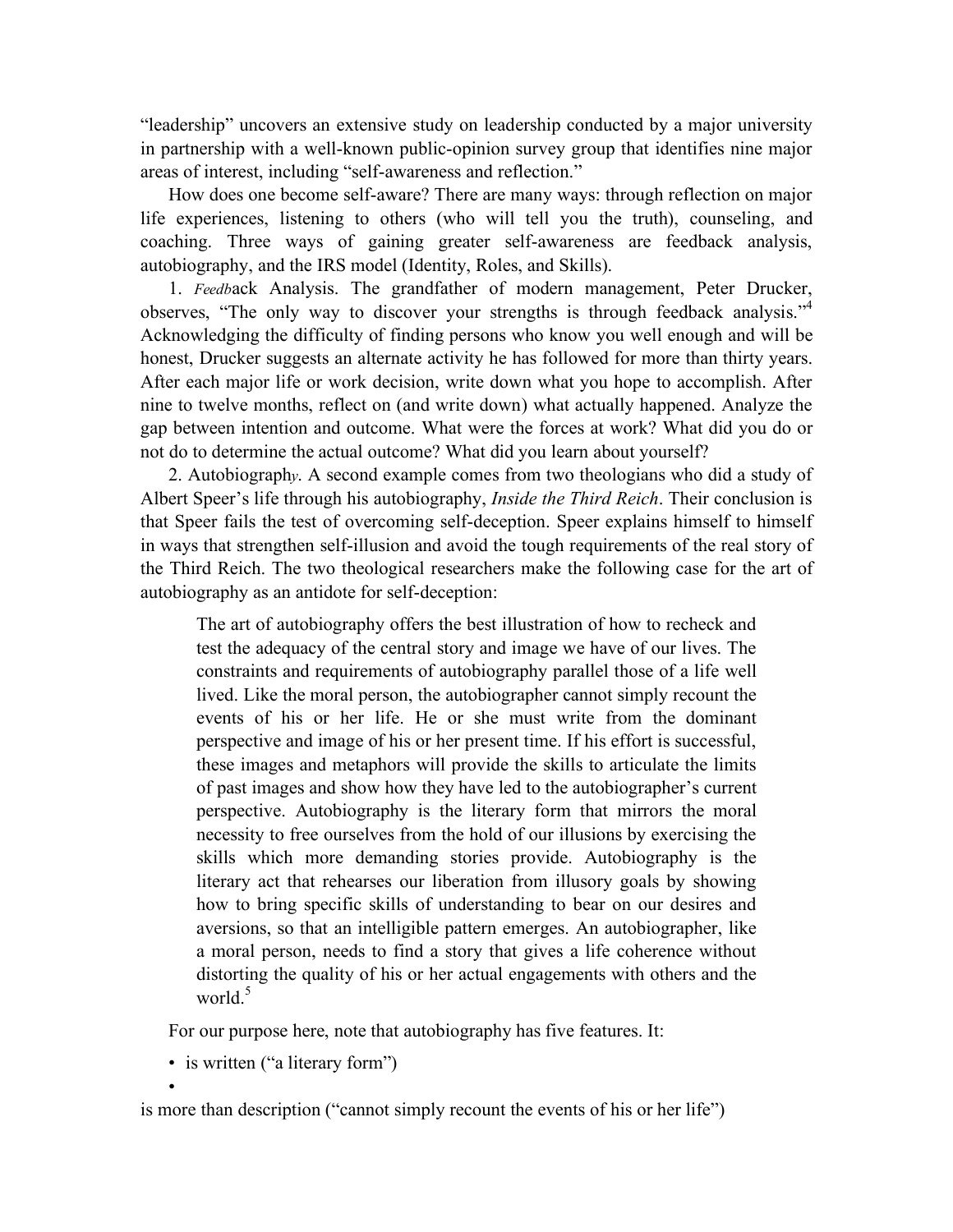confronts the limits and illusions of old self-understandings ("articulate the limits of past images"; "free ourselves from the hold of our illusions")

• prepares for the future ("rehearses our liberation from illusory goals")

•

•

produces a direction both realistic and desirable ("an intelligible pattern emerges"; "a story that gives a life coherence without distorting . . . actual engagements with others and the world")

An illustration: The entry into a doctoral program in public administration includes a required course in self-assessment. The lone requirement is a one hundred-page paper consisting of four parts: exploration of major life themes (especially recurring ones); obtaining feedback from others and analysis; a model to relate self-understanding, feedback, and life choices; and life, family, and doctoral program goals. Cohort student groups are formed based on geography and access for mutual support. Career and selfassessment material is supplied.

At the end of the semester the students gather, turn in their papers, and reflect with each other and the professors on the experience. Four of the twenty-nine students announce they are dropping out but declare this course to be the most valuable activity they have ever experienced. An evaluation conducted three years later shows the extremely high regard participants placed on the course and the strong correlation between course learning and completing graduate study, making work and life choices. The course made a difference. This course increased self-awareness, not in some narcissistic way ("look at me"), but in a productive and positive manner related to society and its need for effective public administrators.<sup>6</sup>

3. The IRS Model. In addition to feedback analysis and autobiography, a third way to enhance self-awareness is the IRS model, that is, to clarify one's Identity, Roles, and Skills.

*Identity* is the more durable aspects of personality over time. What is constant, recurring not once but again and again? One of us seems to always seek out (or is sought out for) starting up things: a new tutoring program in college, a new congregation, a new national church agency, a new denomination. The other author is best casting a vision and seeking a path forward amid tough situations: a problem solver and solution seeker, not in perennial search of conflict but calm and effective in dealing with it. The life themes of the autobiographical work in the previous example are a good way to capture identity. Answer the question, "Who am I?" ten times, and an identity narrative will develop.

*Roles* are not a popular concept, probably because of the connotation of "playing roles" being non-authentic and manipulative. We do, however, tend to fulfill certain roles in a situation or organization. Small-group research was one of the early ways roles were discovered. Regardless of personality, gender, and race differences of group members, tasks undertaken, environment, or any other variables, certain group roles develop, and are filled sometimes by different or the same members. In the research these two roles were generalized as *attention to task* and *group maintenance*, that is, some persons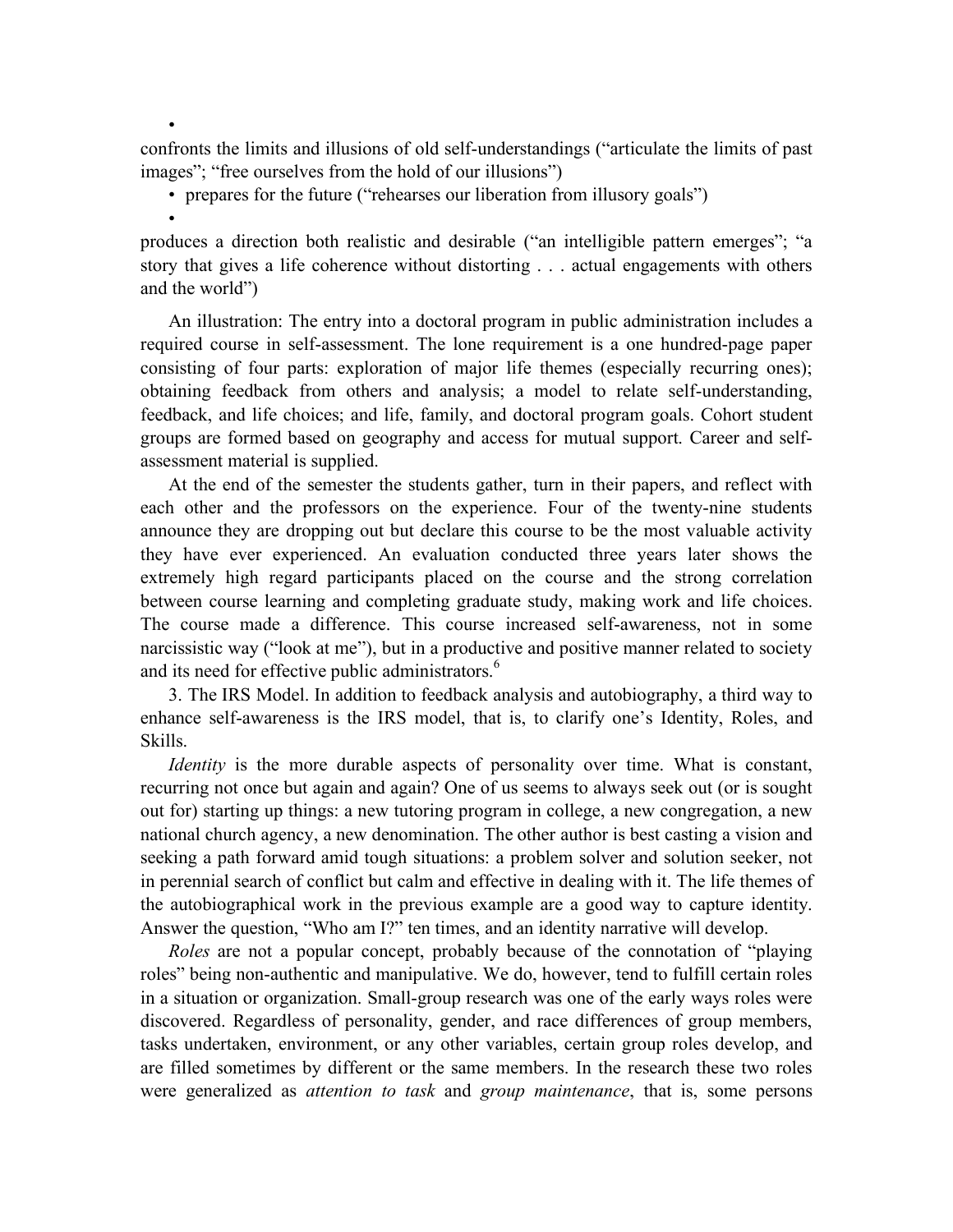concentrate on getting the job done, while others care for the ways the group works together. Try these two simple exercises. Complete the sentence "I am . . ." twenty times. Your roles as husband, mother, child, executive administrator, neighborhood counselor, congregational pastor have a lot to do with how you function and what you seek out to do. Or look at the list of roles related to running a machine (see Appendix K). The three you check as "most like to do" or "do not like to do" are windows into your identity and represent the ways you tend to exercise your effectiveness.

While individual strengths and preferences shape the roles taken by church administrators, there are three general categories that emerge, given the nature of administrative work. They are:

•

•

•

Interpreter. "And how are they to hear without someone to proclaim him [the Lord]?" asked Paul in his letter to the Romans (10:14c). And how do people who associate with organizations know what's going on without an interpreter? Rumors rampage, bad news is exaggerated, good news is ignored, the past is wrongly remembered, the future is uncertain—all these realities of organizational life need interpretation in ways neither "Pollyanish" or "doomsday" but honest, direct, and enlightening.

Integrator. The church body of the authors declares itself not to be top down or bottom up but interactive. The parts (congregation, synod, churchwide office, related institutions) work together to fulfill an identity and carry out a mission that assigns ultimate authority only to God. In such a church and in almost all organizations these days, administrators are expected to be integrators who bridge and connect groups, both informal and formal. In fact, the work of administration today increasingly takes on the central role of connector, especially as groups develop around passionately held positions creating more and more we's and they's. The administrator integrates hardened lines that otherwise morph into dividing walls.

Innovator. Hopefully, with more than personal ego at work, the church administrator often is dissatisfied with policies, procedures, and systems that seem to have outlived their usefulness. Changing things is an art, as people often resist, partly because change creates uncertainty. Yet the role of innovator goes with church administration, not innovation for its own sake, but to improve, to increase effectiveness. Research on exemplary leaders has shown that they "challenge the process," "search for new opportunities," and engage in "experimenting."<sup>7</sup>

*Skills* are capacities to achieve effectiveness, some skills are technical in nature, others involve working with people, and some are symbolic, that is, developing vision, or defining the situation, or offering motivation to get from here to there. A newer word for skills is *competencies*. Either way, it is important for a church administrator to (a) be aware of what skills or competencies she or he possesses or needs to develop, and (b) which ones the congregation or church-related organization requires to carry out its mission. A broad set of competencies provided in the *Dictionary of Occupational Titles*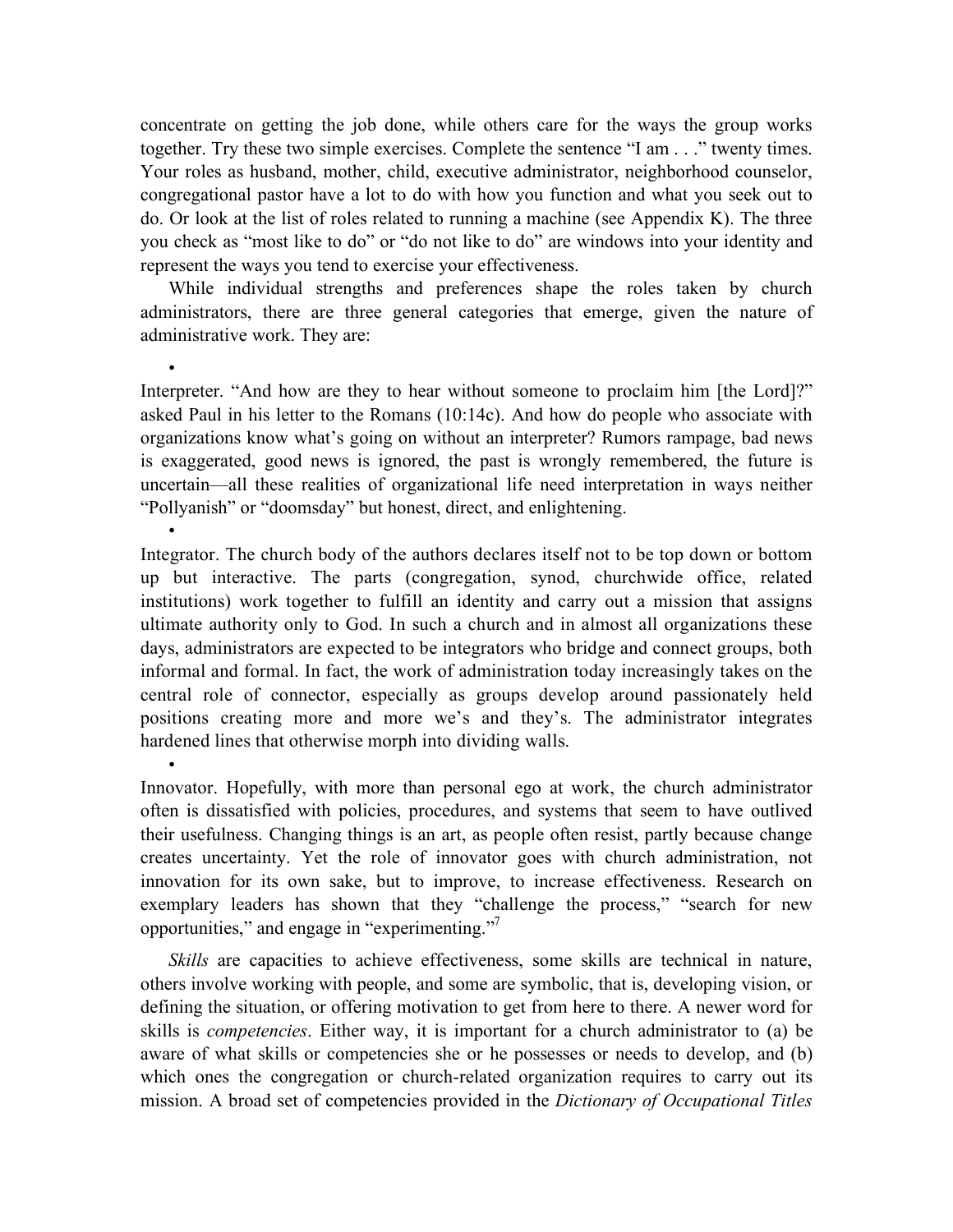of the U.S. Department of Labor is shown in Appendix L. This list, organized by data, people, and things, can be used by individuals (to determine strengths), or by organizations (to develop expected and needed competencies to achieve organizational goals and effectiveness). Finally, a set of eight questions has proved helpful for individual and group reflection and assessment in following the IRS model (see Appendix M).

Self-awareness is a key to doing effective administration. Three examples have been described for increasing self-awareness: feedback analysis, autobiography, and the Identity, Roles, and Skills model.

# Learning to Learn

The third and final aspect of the administrator as a person is the call to continuous learning. Reflecting on his seminary experience, one graduate reported that the best gift the seminary gave him was teaching him how to keep learning.<sup>8</sup>

A church administrator's continuous learning involves attitude and style. The attitude is formed from the belief that one does not know it all, others (colleagues, partners, board members, constituents, donors, clients) have something to teach, and life is a sequence of learning opportunities because change is a constant companion.

Style in its simplest form refers to three ways of learning: reading, writing, or talking.<sup>9</sup> Great leaders exhibit one of these three modes for learning. For example, Winston Churchill and Ludwig van Beethoven kept copious notes and sketchbooks. Talking is often not well understood by those around a leader who learns that way, as it may appear the leader is changing his or her mind when what is actually happening is talking through the options available. An additional factor for the church administrator is response to the ongoing guidance of God in changing situations: "O sing to the Lord a new song" (Ps 96:1a), or "The wind blows where it chooses, and you hear the sound of it, but you do not know where it comes from or where it goes. So it is with everyone who is born of the Spirit" (John 3:8).

The administrator who ceases to learn is in danger of being overtaken by developing events and emerging needs. Part of being on top of things involves an open attitude toward learning that never stops.

#### A Final Word

In his first inaugural address (1861), Abraham Lincoln wrote, "I do not consider it necessary at present for me to discuss those matters of administration about which there is no anxiety or excitement." We have tried to follow President Lincoln's lead by discussing those matters of church administration about which there is anxiety or excitement. The ministry of administration is too easily dismissed as marginal to the real work of the church. We have tried to show how integral administration is to the doing of ministry and mission in the world.